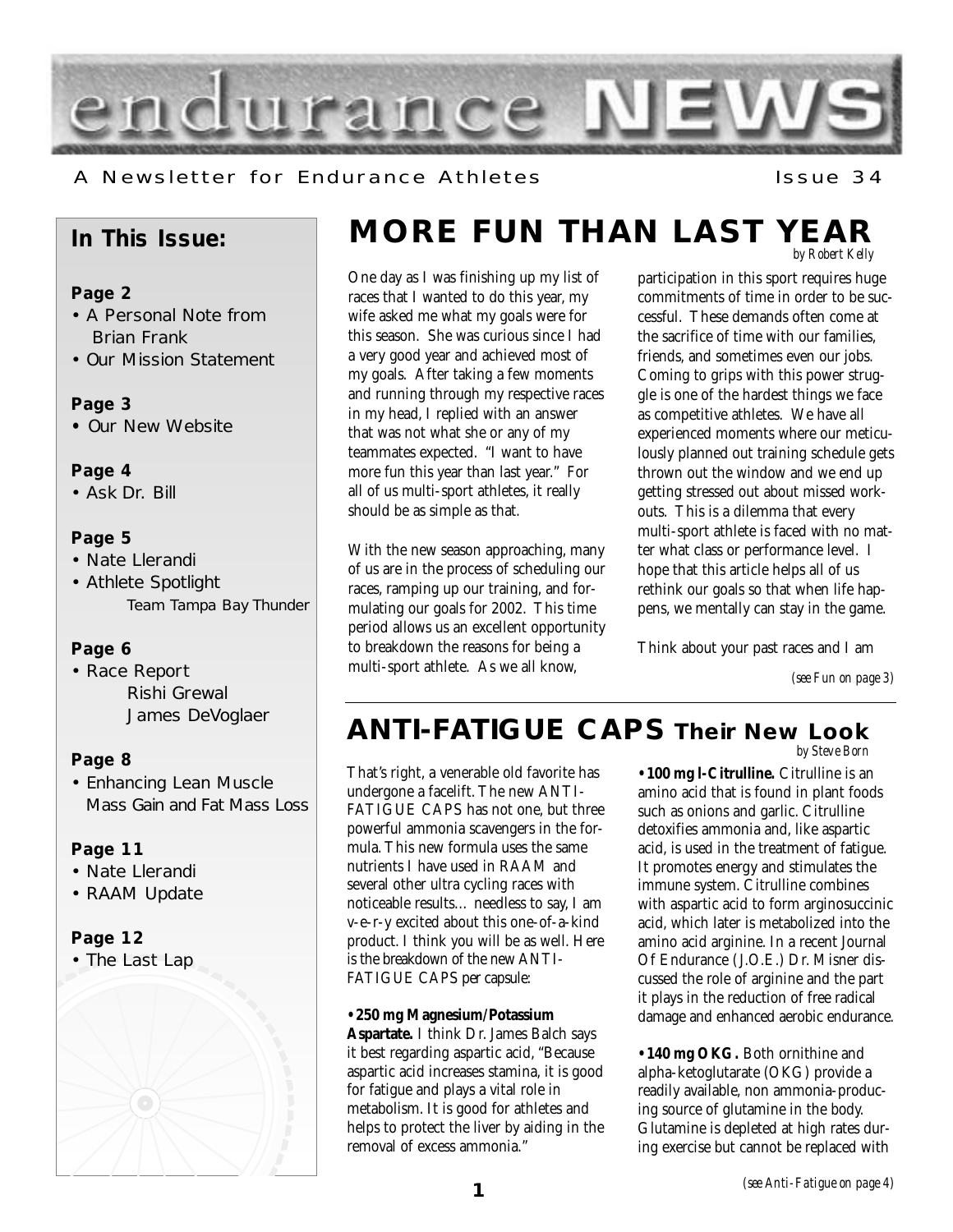**Endurance NEWS** www.e-caps.com A Newsletter for Endurance Athletes

**A Personal Note** 



**from Brian Frank**

#### **Ride The Highline With Us**

When I moved to Montana and joined the local competitive cycling community I was told about an epic ride that happens the first weekend in August every year. By shear coincidence it's called The Highline Hammer and it's 136 miles with 8,800 feet of climbing. The ride takes us on the legendary Going to the Sun Highway in Glacier National Park, crosses the continental divide twice and provides vistas that are beyond description. It's not an organized ride and a couple of times we've done it with no sag support. I've done the ride every year since 1995 and it's now a permanent fixture on my riding calendar.

In 2000, we decided to adopt the ride as our annual company ride and day of bonding among the staff here at E-CAPS. Dr. Bill makes the pilgrimage from Spokane and we have a great time riding together. For the past 2 years, we have talked about how fun it would be to invite some of our customers to join us on this ride and since the road through Glacier National Park is going to close soon for several years of rebuilding, this is the year. Since most of you will be traveling from afar to join us, we decided to make a weekend out of it.

So, please consider this an invitation to join Steve, Dr. Bill, Joe and myself on August 2,3 & 4 2002 for a weekend of long miles, beautiful scenery, good

conversation and great food. There is no charge to join us, but we do have to limit the group size to 20 and 3 early birds have already committed. So, we have room for 17 more cyclists.

If you e-mail me, I'll send you the details on flights, hotel accommodations, etc. Before signing up, here are a few things to consider; You should be prepared to cover the cost of your travel, hotel accommodations, some food and incidentals. This is an all pavement, road bike weekend. Also, you should be fit enough to handle this many miles and climbing in variable conditions that can include, extreme heat, freezing cold, high winds and even rain or snow. This is not a race, but we do like to ride fairly hard. We will have at least one sag vehicle.

Here's an overview of the weekend's activities:

Plan to arrive Thursday or earlier if possible.

**Friday 8/2/02** - 40 mile spin around the Flathead Valley followed by a barbecue/carbo party at the E-CAPS headquarters.

**Saturday 8/3/02** - The Highline Hammer ride rolls from West Glacier at 7:00 AM, returning to our starting point between 2-4 PM. Dinner at the Back Room –ribs, broasted chicken and Texas Fry Bread (Not exactly health food).

**Sunday 8/4/02** – "Recovery" ride either around Flathead lake *(87 miles, 4,500 feet of climbing)* or Star Meadow ride *(60 miles out and back from Whitefish, 3,000 feet of elevation)*. I'll determine which of these to do after getting feedback from participants.

E-mail me at bfrank@e-caps.com if you're serious about joining us, 'cause we'd love to meet you and ride together.

Bringink

# **Mission Statement**

The objective of Endurance News is to provide you, the serious endurance athlete, with a valuable resource that you will find to be informative, educational, thought provoking and helpful in your ongoing pursuit of optimum performance and health.

Endurance News features insightful articles on diet, nutrition, training and other topics of interest for endurance athletes — written by myself as well as professional and elite amateur athletes, and other experts in the area of nutrition and exercise. In addition, Endurance News will include articles highlighting new and existing E-Caps products and how to get the maximum benefits from them.

In reading this and future issues, please remember that the views expressed in this publication will always be biased in favor of a healthy diet, hard training that emphasizes quality over quantity, and prudent supplementation to improve health and performance. But above all, we at Endurance News believe there are no short cuts, and success can only come from hard work.

*Brian Frank E-Caps Co-Founder*

Legal disclaimer: The contents of Endurance News are not intended to provide medical advice to individuals. For medical advice, please consult a licensed health care specialist.

**Back issues of** *Endurance New***s are available online. Point your browser to www.e-caps.com/oncall/enews.cfm**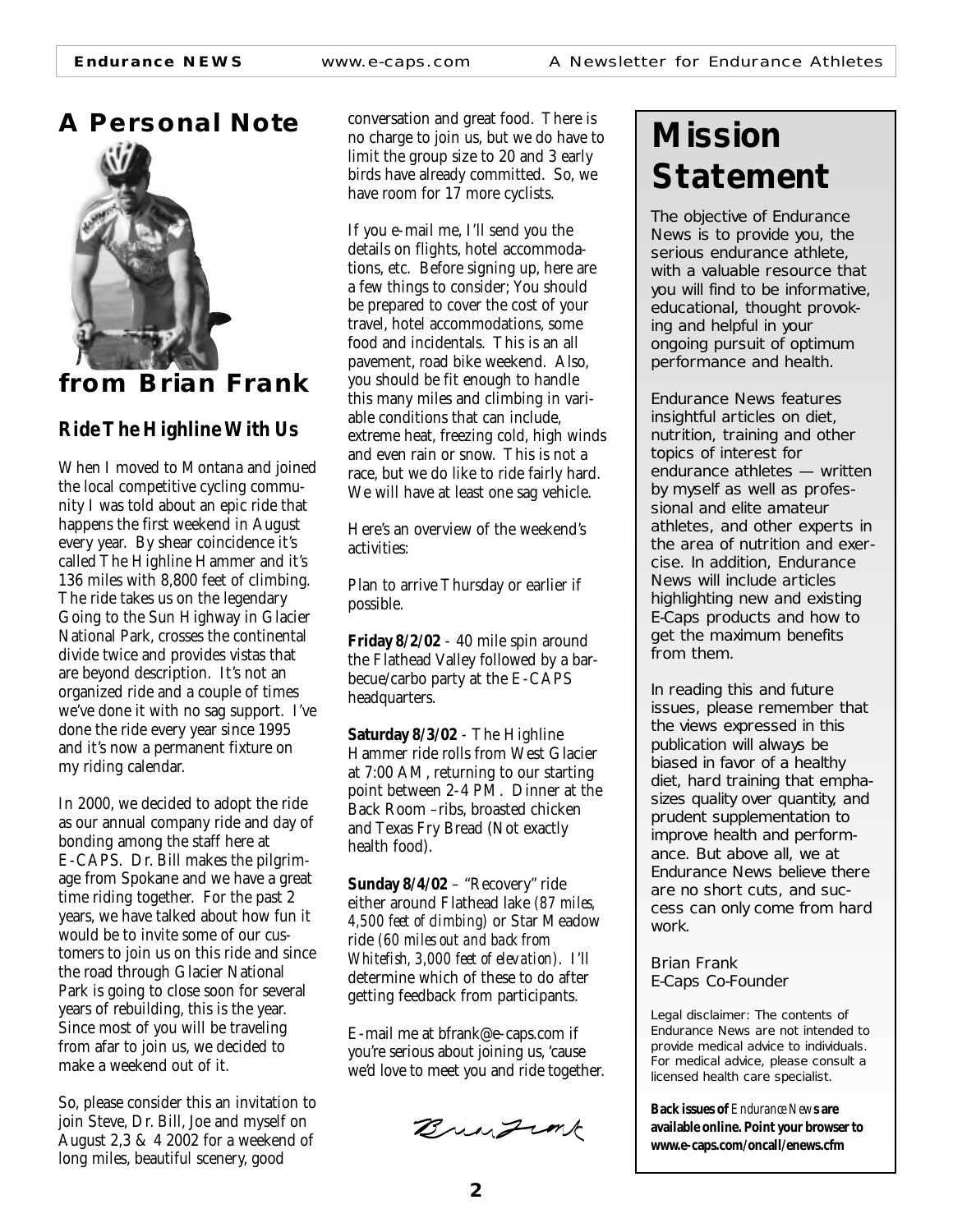#### *(Fun from page 1)*

sure everyone can remember a time when things did not go as planned. When your performance was less than desired and/or even if you had a great race, your efforts were overshadowed by the efforts of others. Now is the time to rethink your goals for the season and retrain your multi-sport mind so that every practice and race is fun. All we have to do is go out there and enjoy every day of training, all those early morning rides with our friends, the smell of chlorine, and especially that magical feeling where the finish line is in sight and you are giving it everything you've got. I love this sport, and I have learned in a very short period of time that there will always be someone younger and faster coming up right behind me that may take my place on the medal stands but they will never take away my ability to have fun.

I have seen it written before that the most common responses from triathletes when asked what their goals are for the upcoming season include "To go faster", "To get my personal record", and "To place higher". While I agree that these are excellent goals, I often wonder if we might be missing the big picture. I would be lying if I said I was not also looking for improvements and "To go Faster", but I now know that if I don't have fun, none of it will be worth it. Keep in mind that forces beyond our control often impact our goals of going faster and placing higher. Factors such as weather, number of participants in your age-group/heat, mechanical issues, getting kicked in the face on the swim, along with a multitude of "life" issues that may spring up and have an impact on your race day performance. Having fun is the one thing that we will always be able to control. It will be the reason that we get up on those cold mornings to go to train as well as the justification for all of our sacrifices.

*Robert Kelly is an All-American Age-Group triathlete from Washington, D.C.*

# **HAPPY SURFING!! Introducing Our New Website** *by Joe Arnone*

The new combined E-Caps/Hammer Nutrition website is up. So, either **www.hammernutrition.com** or **www.e-caps.com** will take you to the same master site. Now you can browse, order, get educated and contact us with greater ease and efficiency. We have added several new areas and have updated our online educational articles to better answer your endurance fueling questions. Some of the key features are:

#### **SHOPPING CART**

We have changed the shopping cart to make it easier, faster and more user friendly. Each product is a link that will take you to product details and usage instructions. The E-Caps and Hammer products are all on a single page where you can add all the items you want and then click on "ADD PRODUCTS TO CART". All the items you have selected will be added to your cart and the number of items flashes at the top of the page. The clothing and accessories page has items added to your cart one at a time. We are working to make both areas work the same in the near future.

#### **SPONSORSHIP**

A sponsorship area has been added for our sponsored athletes and teams to do some bragging. It is administered by the team leader or individual athletes and has the option of adding a photo. It is designed to showcase our sponsored athletes, teams and events. We hope that it will provide valuable information on what products our athletes are using and their personal techniques for product usage.

#### **FEEDBACK**

In our feedback area, you will have the option of sending feedback to 4 separate areas. Dr. Bill, Steve Born, Customer Service and Products all have a form to fill out with your com-

ments. We welcome all feedback, positive or otherwise, and comments will be posted on the website for others to read. We will respond to the author via e-mail as well.

#### **KNOWLEDGE**

Technical information, usage instructions, the Endurance Library, J.O.E, Endurance News and more are all in their own area for easy access. The information has been reorganized, and in some cases rewritten, to provide you with the most up to date studies available. If you haven't looked at the articles that are online lately, check out these areas for a plethora of very informative articles and helpful tips. You will be able to read about all of our products and their ingredients from the basics to the medical science of enhancing your athletic performance naturally.

The best way to use and view our site problem free is to use Internet Explorer. We continue to run into trouble with Netscape although it is currently working trouble free in either browser. If you are using Netscape and experience a problem, try it with Internet Explorer and see if it solves your problem. If you get an error message of any sort and have the time, please e-mail it to us. Include the operating system you use and what browser and the browser version you are using. We welcome your ideas on how to make the site more user friendly. If you have website expertise and see something wrong or have a helpful comment please let us know.

It is our hope that the new website will make it even easier for you to learn about our products, order, read valuable information and keep track of world class events and athletes. Happy surfing!!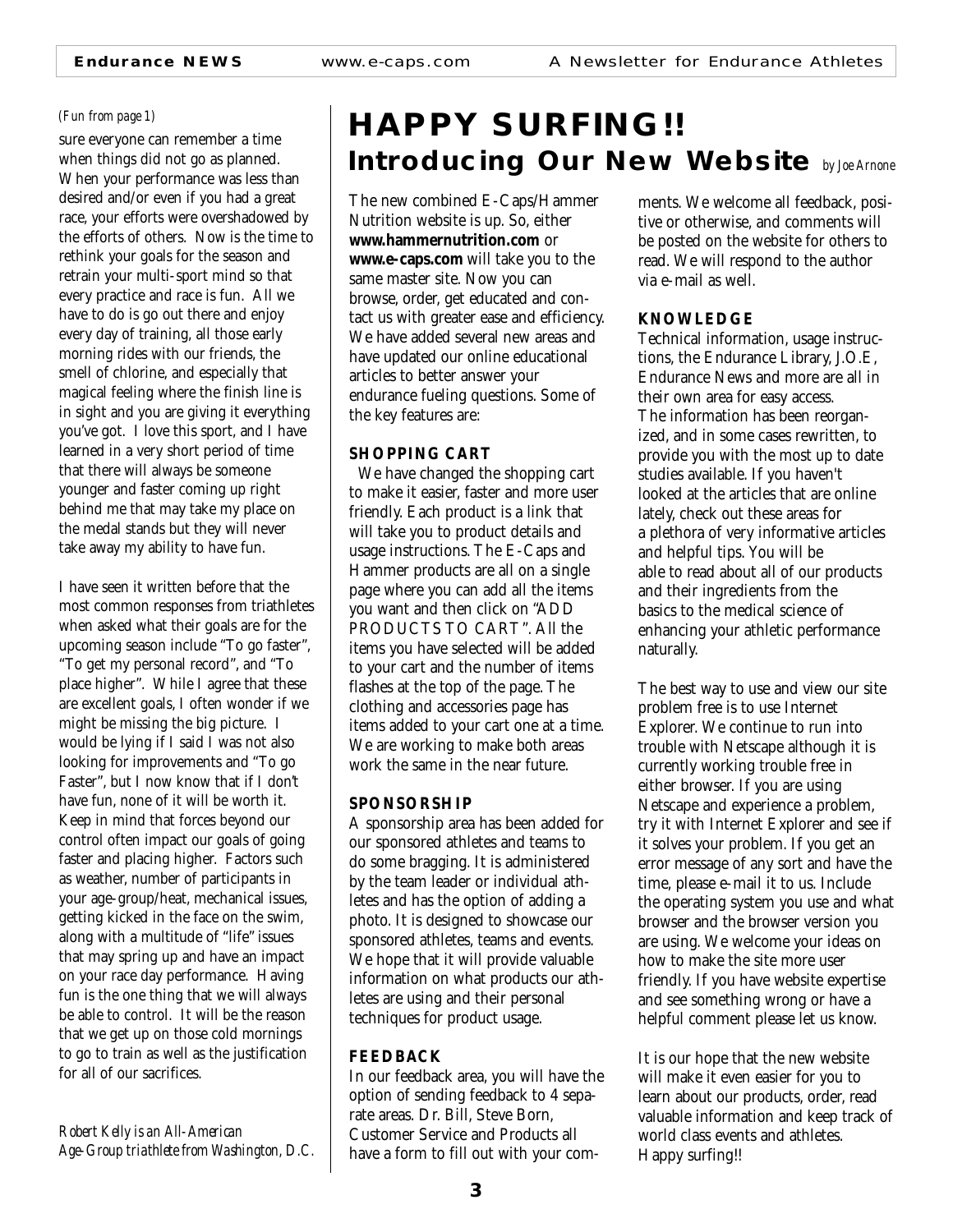**QUESTION: Are any ingredients in your Race Caps and Enduro Caps banned by any doping agency or sports federation? Since these products are designed specifically to enhance athletic performance, how can these products avoid the taint of being considered an "unnatural" means by which one attempts to improve upon his physical performance?**

**ANSWER:** Neither of these natural electron transfer carriers is on the banned substance "Positive" list. The natural concentrate form of Cytochrome c and Coenzyme Q-10 is metabolized at a higher volume through the same metabolic pathway as its food chain substrate counterpart. While both forms replace exercise-induced losses, it is the concentrate-form that potentiates [increases] endurance efficiency more than the less concentrated food form. As you may know, it takes huge amounts of food to generate only a few milligrams of Cytochrome c or Coenzyme Q-10, and with food forms, absorption uptake takes time and numerous metabolic reactions to complete. Whether you want to call this performance-enhancing outcome or performance-efficiency repletion advantage is a matter of word choice since the outcome is the same.

During endurance performance above 60% Max Heart Rate, after 50-55 minutes duration, alternating versions of the mitochondrial electron carrier substrates, Cytochrome c and Coenzyme Q-10, are delayed in their efficiency due to plausible depletion mechanisms. Once those substrates are exogenously [from outside sources] applied or are in route, enzymatic and co-enzymatic repletion of electron transfer substrates is enhanced, which contributes to re-establishing mitochondria efficiency. Both of these electron transfer carriers are natural endogenous substrates that have a close relationship to a number of macronutrient dietary sources.

For example, let us examine 5 athlete septuplets (or the same athlete in 5 differing protocols), each with the same athletic performance capacities:

**Athlete #1** replaces carbohydrates at the rate of 240-280 calories in a hypotonic solution will replace their fuel loss metabolites faster than **athlete #2** who eats solid foods, faster than **athlete #3** who drinks only water, or faster than **athlete #4** who chooses to wait until his/her next sedentary meal.

All other performance factors being equal, **athlete #1** will fatigue less and perform better than the other 3 athletes*.* Enter **athlete #5**, who employs **athlete #1's** fuel and hypotonic liquid protocol, **but then adds concentrated Cytochrome c and/or Coenzyme Q-10 to the mix, it is calculated that 1-4% performance gain would favor athlete #5.**

Diet, fluids, training periodization, genetics, supplementation, emotional state, stress, and gender are each subject to favorable natural influence resulting in either performance-inhibiting or performance-enhancing. Those factors that are unnatural are called into question by today's performance-regulating standards. Cytochrome c and/or Coenzyme Q-10, whether from food selection or from supplemental concentrates, actively contribute to endurance performance outcome in terms of dose-depletion and duration-dependent fashion.

#### *(Anti-Fatigue from page 1)*

**Ask Dr. Bill Regular glutamine as it creates excess** ammonia on its own. OKG increases the amount of glutamine in the muscle and also helps prevent muscle catabolism. Colgan writes, "Both ornithine and alpha-ketoglutarate act in the body as an ammonia scavenger."

> We all know that during endurance events, especially ultramarathon events, the body produces ammonia. Ammonia is an unavoidable breakdown product of protein metabolism. Perhaps the biggest problem with elevated blood levels of ammonia is that it interferes with glycogen production; glycogen, of course, is your body's main form of stored carbohydrate. The higher the blood ammonia level, the less available glycogen, and the poorer your performance will be. Bottom line: You can't avoid some ammonia production but you can help decrease the amount of ammonia build up, which will increase endurance. The three nutrients in ANTI-FATIGUE CAPS do just that, and aid in the removal of performance robbing ammonia accumulation.

> There are two more benefits to the new ANTI-FATIGUE CAPS. One, as noted earlier, is the support in the prevention of muscle tissue catabolism from effective, non ammonia-producing glutamine replenishment. The second is the increased conversion and production of a key substrate called oxaloacetate, which is involved in energy production from the Krebs Cycle. Having more available oxaloacetate may very well aid in more consistent energy.

#### **New Dosing Suggestions:**

4 capsules one hour prior to training with an additional capsule per hour at the two-hour mark and beyond during extended endurance sessions. This would provide an initial dose of 1000 mg magnesium/potassium aspartate, 400 mg citrulline, and 560 mg OKG which I believe would be an excellent dose at the onset of an endurance workout or race.

Each bottle will contain 120 capsules and retail for \$17.95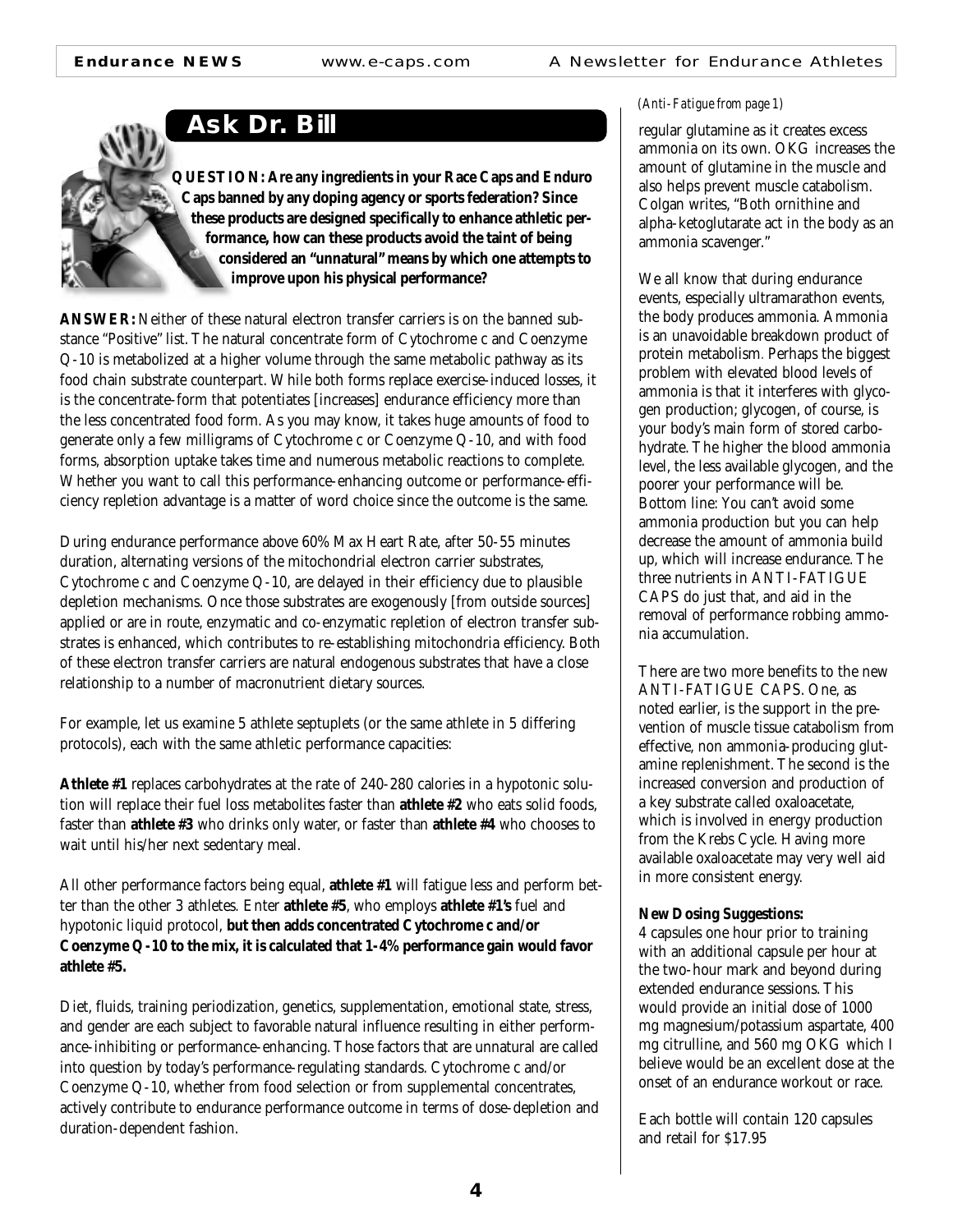# **HOW MUCH IS ENOUGH?** *by Nate Llerandi*

More and more, athletes are coming to me saying, "I don't have enough time to train. My life is (in essence) spinning out of control because I can't balance my training with the other aspects of my life. Help!!" These athletes feel that because they aren't completing 100% of their training schedules they are losing fitness and/or they are getting frustrated because maybe they're finally "over the hill" and should just hang it up. "Why compete if I can't compete at the level I want to?"

My answer to this is always the same. You can maximize your performance while minimizing your time commitment to training. This is not to say that I suggest my athletes cut their training down to the bare bones. Rather, my goal is to help athletes get the most out of their training plans without the training taking over their lives. In my mind, this is crucial to keeping balance in dayto-day life.

So, how much is enough? The true answer is that it depends. If your day-today life is a flurry of activity and you don't get to sit down and take a breather until 10pm every night, then you are overscheduled. Some of that over-scheduling is undoubtedly the result of trying to fit in too much training to the mix.

Take a pro cyclist who trains 25-30 hours per week. Now, take that same athlete and whittle his training hours to 5-8 hours per week. That athlete can realize greater than 90% of the fitness he would gain through the larger training volume. By maximizing the use of a smaller training volume, any athlete can make significant progress in fitness. In fact, when you eliminate the stresses involved with trying to cram everything in to an already busy day, progress in fitness can actually be greater.

I'm finding this out for myself at this time. For triathlons, I used to train 25+

#### hours per week when I raced professionally. Now, as a father of two and with a newly resurrected approach to racing, I've decidedly kept training and competing as a hobby. I train about 6-8 hours per week now. Last year I raced twice and was very surprised at the results. And it was very fun.

So, if you're tearing your hair out and wondering how you're going to "fit it all in", then I encourage you to cut back on your volume, give yourself some breathing room and bring a smile back to your face. I think you'll be pleasantly surprised at the results.

*Nate Llerandi is a former national class swimmer/world class triathlete who, after a 5-year retirement from the sport, is getting back into it. He has been coaching since 1990 and creates programs for athletes of all sports and ability levels.*

# **ATHLETE SPOTLIGHT Team Tampa Bay Thunder** *by Steve Born*



This issue's interview/profile is with Team Tampa Bay Thunder, one of the adventure racing teams E-CAPS is sponsoring.

Adventure racing, as you know, is becoming hugely popular and is certainly a sport where so many factors, including proper nutrition, determine not only success or failure, but health and survival as well!

Team Tampa Bay Thunder consists of 37 year old business owner Jim Hartnett, 40 year old U.S. Navy SEAL Mark Barry, 32 year old marine biologist Jessica Koelsch, and 38 year old computer networker Paul Meliodosian. I was able to reach Jim, Mark, and Jessica and asked them a few questions about their team and chosen sport; here were some of their responses…

**Q:** How long have you been involved with adventure racing and how did you get "bitten" by this extreme sport?

**Jim:** I heard about adventure racing in 1999. After one race I was hooked. I can remember running/biking through the woods with a smile on my face because it was such a good time.

**Mark:** I started a little more than three years ago. I competed in military-only events run by the U.S. Special Operation Command and began racing in sanctioned events in 2001. I like to compete and especially like to do things that challenge me mentally and physically. The "bug" bit me after I raced with a friend. After that race I wanted to do more races… and longer ones.

**Jessica:** I started in 1999 when I got talked into doing a Hi-Tech sprint race. With an athletic background in pad-

dling, rowing, backpacking, running, triathlon and many other things, it was suggested that adventure racing would be the perfect sport for me – they were right! I was immediately hooked after the first race. I was exhausted but delirious with excitement after we finished – it was the most fun I ever had in an athletic endeavor.

**Q:** How did Team Tampa Bay Thunder come into existence and what do you look for when putting together an adventure racing team?

**Jessica:** After racing with several different teammates, Jim, Mark, Paul and I became a team. We are a combination of comparable abilities, endurance, and personalities.

**Mark:** I think we look for someone who has the personality that will be compatible with other team members. The skills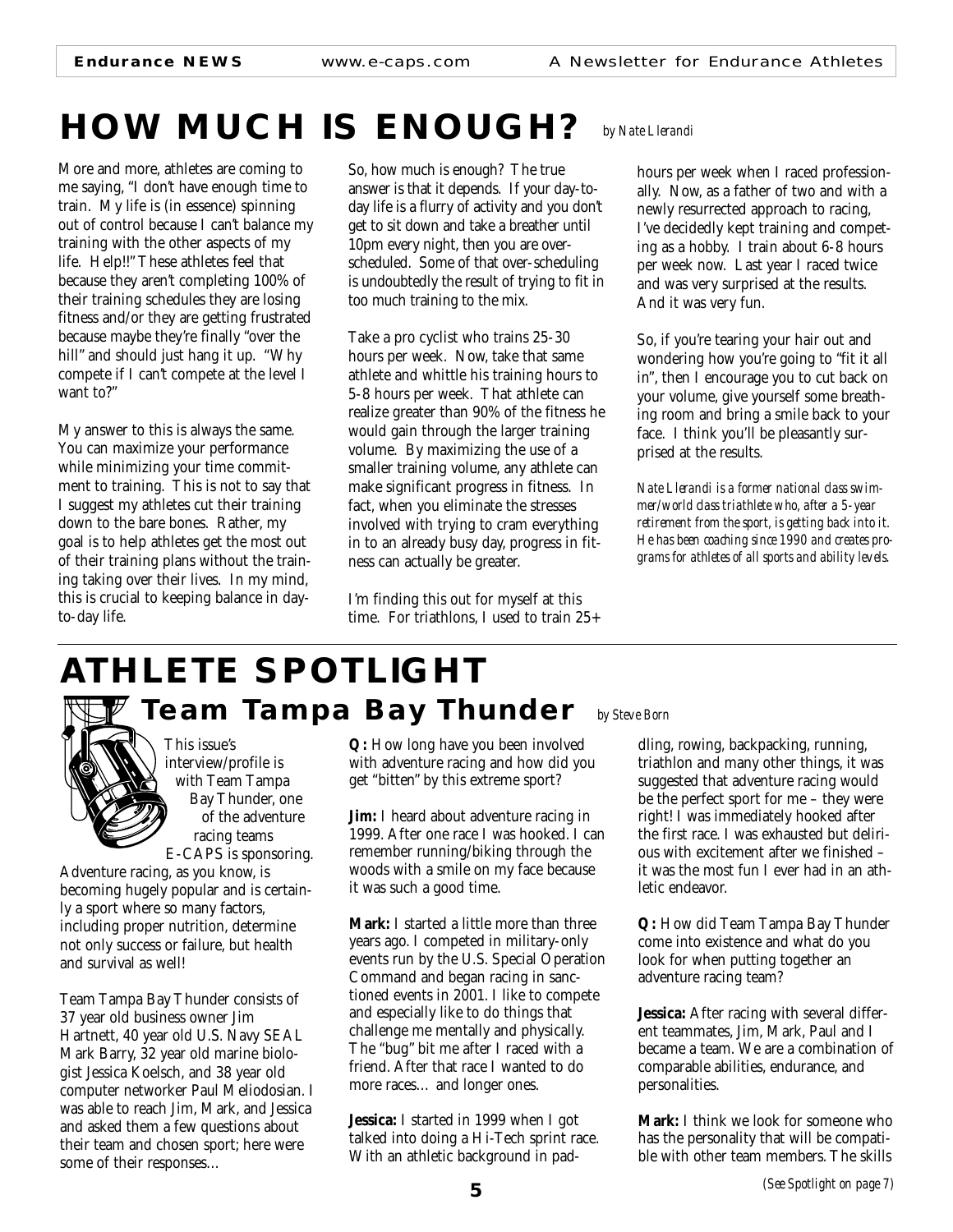# **RACE REPORT •** Catching up with our athletes

# Conquering Alaska Devo Delivers!

Braving subzero conditions and the mighty Alaska wilderness, l-o-n-g time E-CAPS/Hammer Nutrition customer (customer # 539!) Rishi Grewal overcame a late charge from a young Nordic skier to win the famous Iditasport 130. Grewal's time of 29 hours 20 minutes shattered the old record by hours and set a new standard for endurance only matched by the Iditarod sled dog teams that travel the same trail two weeks later!

Grewal, perhaps best known for his mountain biking exploits (he's the 1999 World 24-Hour Champion) is well accustomed to endurance tests. But Alaska presented numerous problems for the former National road and mountain bike champion. "The weather was paramount, I simply had to stay warm throughout, and with temperatures that can hit –30 degrees F you need to carry the gear just in case of emergency." There were to be no emergencies, except for minor frostbite. Grewal covered 132 agonizing miles to win unscathed but exhausted.

Trail conditions were soft due to three feet of new fallen snow. Skiers had the edge on paper but after losing time with technical problems out of the start, Grewal

regained the lead at mile 30 and held off a fast approaching skier until mile 35. Grewal moved as low as third during the long night when lighter riders who could stay on top of the snow pack crust cruised past. At the first checkpoint Grewal warmed himself and beat the others out the door and into second place. One skier was still ahead as they headed up the Yenta River towards Skwenta Station. "This area is very remote and inaccessible in the summer. I was following the skier's tracks when they disappeared; he was lost, I knew for sure." So as the cold night wore on Grewal was the new leader with 70 miles remaining. He was able to hold off the skier until 6 miles from the finish. As the skier passed, they chatted briefly and Grewal verbally gave the skier the race. Deep inside however, Grewal knew he had a chance and would never give up.

Grewal, on foot, followed the skier and noticed the trail was firming up as the sun set. He was able to ride again and caught and passed the skier. "It was really a fantastic miracle, the trail set and allowed consistent riding. I put 20 minutes on the skier and knew that I had overcome all and would win."

# **Rishi Grewal James DeVoglaer**

I get regular email results from one of our customers (and a good friend of mine) James "devo" DeVoglaer. Jim's an ultra marathon kayaker/paddler from Florida. Here are just a few.

#### **Steve,**

Check out my latest CRUSH at www.watertribe.com. [ Jim won the WaterTribe Okefenokee Challenge]. Terrifically gruesome race with awesome pictures and most of all... **I used E-Caps products during my pre-race preparation and religiously during the race.** People are using words like "android", and phrases like "we're not sure he's human" to describe the way I can consistently HAMMER day-after-day.

Next race is February 25th. It is another 250-mile non-stop event from Tampa Bay to Key Largo, Florida.

Off to train the body and mind,

James H. "devo" DeVoglaer

#### **Steve,**

Yet another crushing victory! Mike Shea (E-Caps user) and I recently teamed up and obliterated the com-

petition in this year's Everglades Challenge. We logged 307 miles of intense paddling in extremely adverse conditions (cold front blew in with 35mph winds and temps in the 30's. This created nasty wave/wind/tidal conditions —full moon to boot—) and prevailed when others could not push on. The E-Caps products combined with a solid training regime and a rock solid race plan make the difference.

At any rate, we set a new record and pushed our mental/physical endurance envelopes further than ever before! Saint Petersburg Times ran a solid story on the race. Paddler Magazine is doing a bit on the race as well.

Mike and I are currently training for the 2002 Texas Water Safari. We are going where no man has gone before... we are trying to win the whole enchilada in a tandem boat! This means taking the big boats (5-6 paddlers) head on for 260 miles!

I'll keep you posted. You will see/hear great things my friend.

James H. "devo" DeVoglaer

Athletes....would you like the E-Caps/Hammer Nutrition community to know what you're up to? Send us a short email to graphic@e-caps.com *(please put Race Report in the subject line)* about your recent accomplishments and we'll try to include it in our Race Report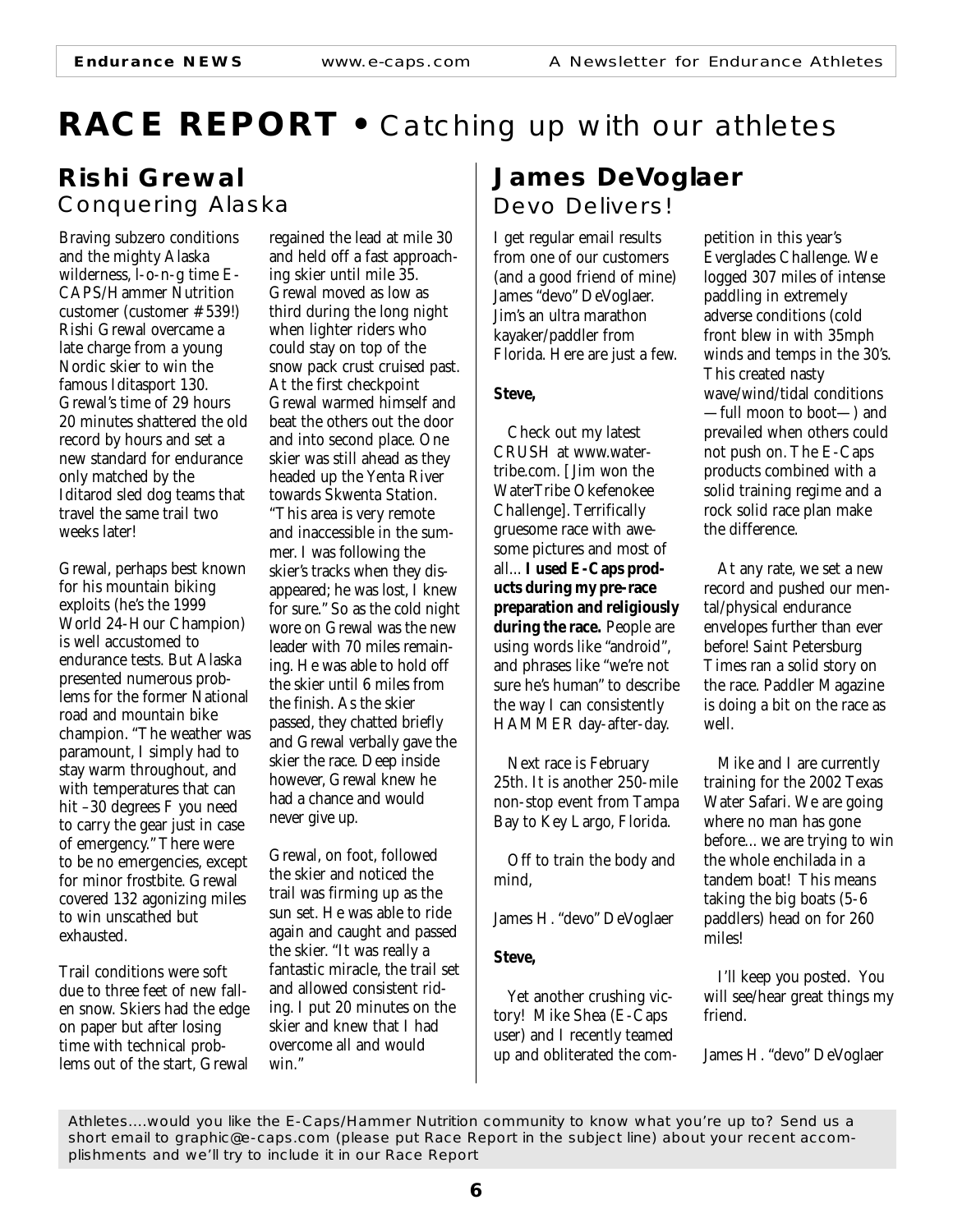#### *(Spotlight from page 5)*

can be learned; the mental courage and commitment necessary can not.

**Q:** What is the hardest adventure race you've been in?

**Mark:** It was a sprint race we did last summer. It was my second race, the bike course was extremely technical, I bonked hard and could barely squeeze the brakes. That was my wake-up call to proper hydration and fueling.

**Jessica:** None really stand out. They all have been hard for varying reasons… I guess I'm still waiting for the "hardest race."

**Jim:** It was probably my first Coast-To-Coast race. Due to other responsibilities, I went into the race with little training and I was sleep deprived. There were times when I was falling asleep on the bike in the middle of the day, waking up in time to gain control.

**Q:** Is there a hierarchy to most teams such as a team leader who makes decisions? Is it left to the person with the best orienteering skills or is it a committee process?

**Jim:** Since we don't have a standout navigator, the navigating is more of a group process. Everyone's opinion is taken into account. During longer races, when everyone is going through various stages of alertness, the ones making the decisions are the ones who are more alert at the time.

**Mark:** Jim is the team captain and therefore I believe he has the final say, but we all provide input and try to qualify it as something more than a guess.

**Jessica:** For the most part one or two people take the lead (or take turns) serving as team navigator or the "captain" role. But with many of the decisions, everyone provides input – a dictatorship would not work with most teams.

**Q:** What is the hairiest/scariest moment you've had during an adventure race?

**Mark:** That would have to be the nine

hours we spent in the mangroves during the Bahamas race [Note: mangroves are certain trees or shrubs that grow in swampy ground along riverbanks. They are noted for having branches that spread and send down roots, which form more trunks and causes a thick growth over a large area]. We thought we could cut off about 15 miles of paddling if we could find a way through the mangroves instead of going around like we were told. Needless to say, we ran out of water suitable for paddling just as the sun went down. There was no way to go back, we would have never found our way back out. We took a bearing that would hopefully take us across the shortest path through the mangroves… chest high mangroves and ankle-to-knee deep water really sucks. All of our shins looked like we tried to shave them with old beat up shaving blades. We finally broke through at dawn and made it to the checkpoint. To our surprise we were in second place. The bad news? We were 2 hours behind the leaders.

#### **"The skills can be learned; the mental courage and commitment necessary can not...."**

**Jim:** Mark's answer is the same as mine – that was a long night. And we were 6 hours behind, not 2.

**Jessica:** Being stuck in the mangroves was not fun.

**Q:** What are the big aspirations for Team Tampa Bay Thunder?

**Jessica:** To place "in the money" at some of the "Big League" races against top racers in the world. This year, the Subaru Primal Quest in Telluride, CO will be our first international competition and expedition-length event. We have our sights set on more in the future such as Adrenalin Rush in Ireland in 2003 and the Discovery Channel World Championships.

**Jim:** I think the Adrenalin Rush is one of the most intriguing multi-day races right

now. It is not a close supervised race like some of the other big ones are so it is more of a self-reliant race. The cutoff points are tough and the weather can be chilling and wet. Just finishing the Adrenalin Rush is an accomplishment.

**Q:** Which of the E-CAPS/HAMMER NUTRITION products do you use?

**Mark:** Race Caps, Endurolytes, Super AO, Premium Insurance Caps, Liquid Endurance. Hammer Gel, Sustained Energy, and Hammer Pro Whey.

**Jim:** Enduro Caps are a necessity. I won't race without Hammer Gel and I am starting to use Sustained Energy more.

**Jessica:** Cardio Caps, Enduro Caps, Race Day Boost, Endurolytes, Sustained Energy, and Hammer Gel (especially chocolate, raspberry, apple/cinnamon, and espresso)

**Q:** What advice can you give someone wanting to get into adventure racing?

**Jessica:** Start small and go big.

**Mark:** Train and compete. You have to experience it first hand in order to understand it.

**Q:** Last question... which race do you see as being the toughest?

**Jim:** I think what I mentioned earlier about the Adrenalin Rush makes it one of the toughest challenges out there.

**Jessica:** Definitely the Raid Gauloises. Although the Eco today brings certain challenges and has done a lot for the sport in general, the Raid embodies the true nature of the sport. It is longer and more grueling. I think the Raid will always be the pinnacle event for adventure racers.

**Mark:** I recently saw the Discovery Channel World Championship in Switzerland. I can imagine that one would rank right up there. From my experience as a SEAL the cold is the most difficult environment to operate in.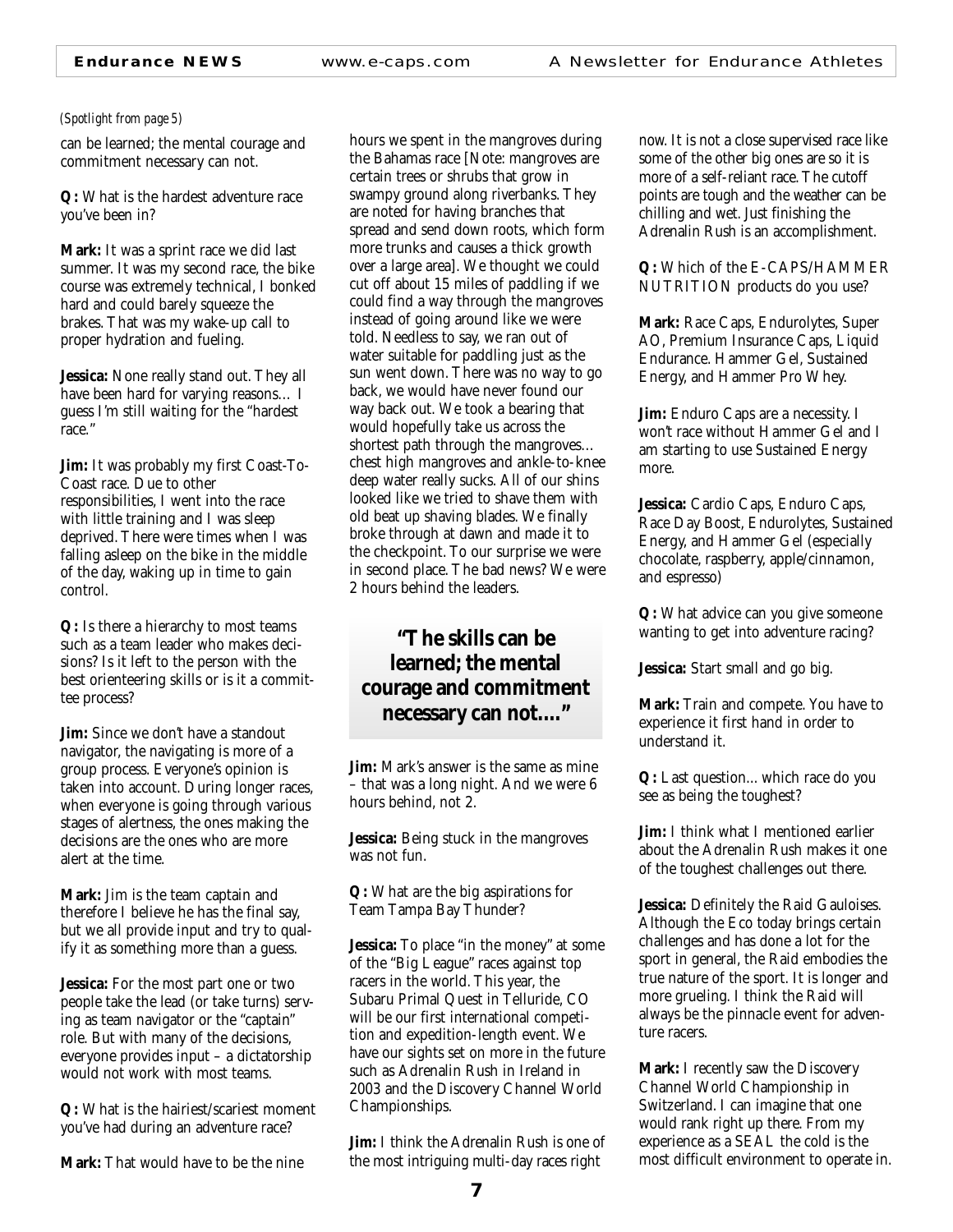# **ENHANCING LEAN MUSCLE MASS GAIN AND FAT MASS LOSS** *by Bill Misner, Ph.D.*

Ever wonder how, why, and where the flat stomach, thin thighs, and slim hips of your youth disappeared beneath a blanket of fat? There are a number of metabolic mechanisms known to influence body composition outcome. Lean and fat mass are remarkably dependent upon two hormones. Age-induced decreases of human Growth Hormone[hGH] and Testosterone increase adipose tissue storage rate in both the abdomen and hips. Interventions for stimulating increases in both hormones metabolically may result in significant, yet safe, control over body composition outcome. Taking an exogenous hormone supplement is unsafe, often not predictable, and not recommended, unless monitored by a physician through objective blood lab tests. The purpose of this article is to discuss some of the safe natural means to elevating Testosterone [T] and human Growth Hormone [hGH] during strength or speed interval training phases respectively. Hormone elevation intervention should only be practiced in limited interval time periods due to the potential risk of excess hormone levels having a mutagenic opportunity in some, but not all, predisposed individual athletes.

#### **HOW DIET INFLUENCES TESTOSTERONE**

Diet and caloric intake influence the amount of Testosterone produced. Diets higher in protein, cholesterol, saturated fat, and total fat content tend to maintain higher Testosterone levels. One study showed that decreasing fat calories from 40% to 25% while decreasing saturated fat and increasing polyunsaturated fats led to decreases in both total Testosterone [-18%] and free unbound Testosterone levels [-15%]. Upon resuming the original higher fat intake, Testosterone levels returned to original values. Subjects in this study ate -500 fewer calories on the lower fat diet, implicating both fat selection and caloric restriction with decreased Testosterone. From this and other research, though, it's obvious that eating an adequate amount of fat and cholesterol is necessary to maintain Testosterone levels. Eating large amounts of saturated fats and cholesterol is not recommended for maximizing T-levels, but during muscle growth phase, eating a diet of about 30% fat with some saturates and unsaturates, as well as cholesterol will enhance testosterone from a dietary perspective. What about the harm from eating too much of the "Bad" fats? Intense training may be cardio-protective against the negatives from moderate amounts of saturated fat and cholesterol foods. Research suggests that those who consume more protein have higher Testosterone. Those who eat more protein typically consume more animal foods higher in fat and cholesterol.

#### **EXERCISE AND CALORIC ENERGY BALANCE**

Negative energy balance [through hypocaloric dieting or extreme exercise expense] is associated with very large decreases in Testosterone. Army Rangers going through summer training in climates like the forest, the desert, the mountains, and the swamp lands were given only 1000 to 2000 calories per day while their bodies had requirements of about 5000. As a result of extreme training and under nutrition, these soldiers had Testosterone levels that "approached castrate levels". SHBG increased +67% and testosterone decreased 350%. SHBG and Testosterone returned to normal within 7 days normal eating patterns. This is also observed in endurance activities such as running. Ever wonder why runners are so lean? In a study done comparing elite distance runners with sedentary men, it was interesting to note that at rest, the sedentary men had 54% more total and free Testosterone in their blood than the runners. It seems that most volume-training athletes have lower levels of T. The volume threshold

appears at about 8 hours of exercise per week.

In another study, the runners training at a higher intensity had a larger free Testosterone increase in response to the running, while those training at low intensity produced none. Refer to **Table A** for the results of this study.

Intense running (80% of max HR) leads to increases in free Testosterone similar to the increases seen with resistance training. Testosterone levels tend to decrease proportionate to intense continuous running or a very high volume of exercise greater than 8 hours per week.

Researchers who examined the relationship between cycling cadence rate and Growth Hormone level reported that an intense single 30 second sprint produced remarkable hGH increases. The first fast-cadence 30-second sprint produced nearly double the hGH levels of second or subsequent slower cadence efforts: "Ten male subjects completed two 30-s sprints, separated by 1 hour of passive recovery on two occasions, against an applied resistance equal to 7.5% (fast trial) and 10% (slow trial) of their body mass, respectively. Blood samples were obtained at rest, between the two sprints, and for 1 hour after the second sprint. Peak and mean pedal revolutions were greater in the fast than the slow trial, but there were no differences in peak or mean power output. Blood lactate and blood pH responses did not differ between trials or sprints. The first sprint in each trial elicited an average serum GH response of 40.8 mU/l versus only 20.8 mU/l in the slow cadence effort. Serum hGH was still elevated 60 min after the first sprint. The second sprint in each trial did not elicit a serum hGH response. There was a trend for serum hGH concentrations to be greater in the fast trial (mean GH area under the curve after sprint 1 vs. after sprint 2: 1,697 vs. 933 min · mU1 · l1. Repeated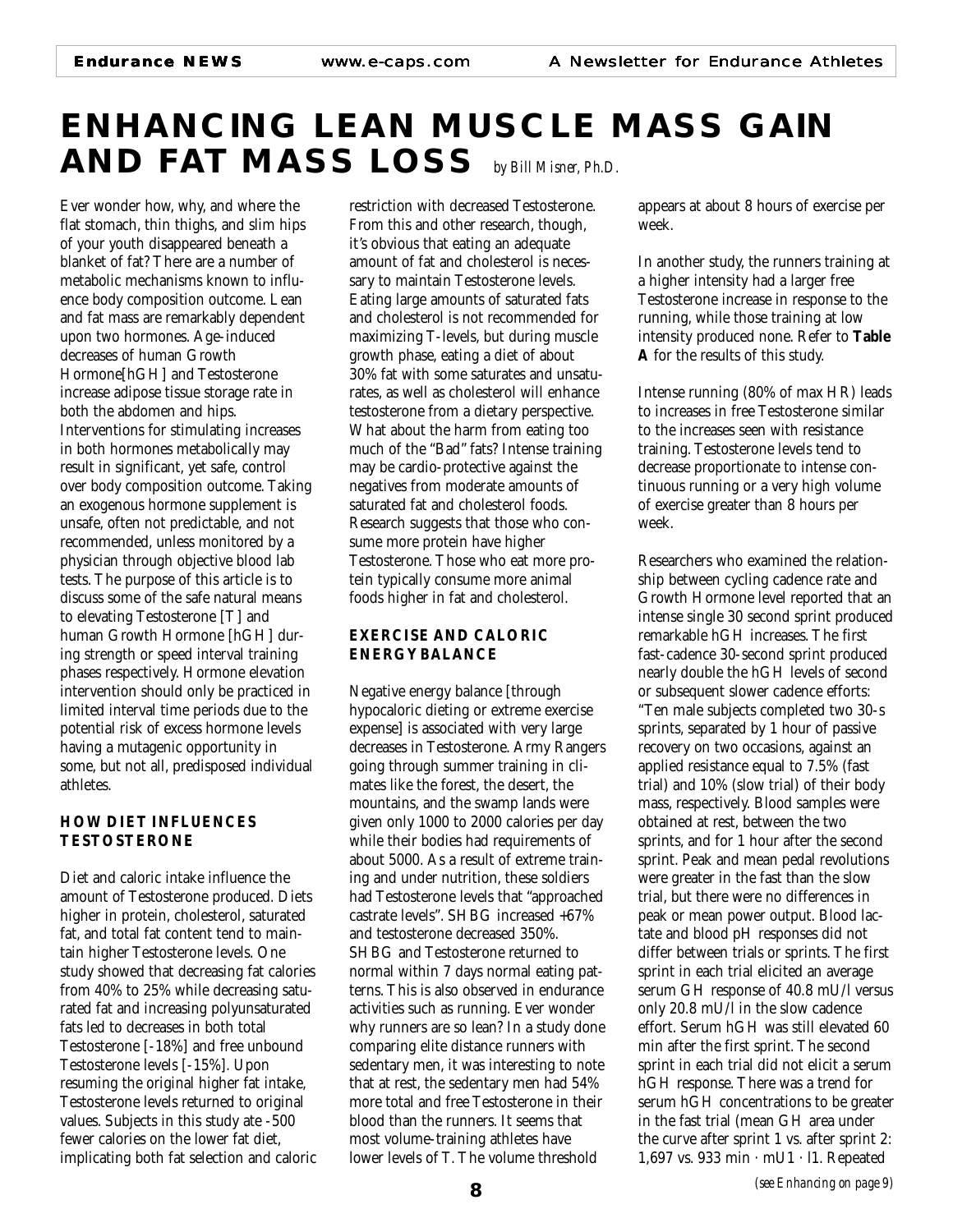#### *(Enhancing from page 8)*

sprint cycling results in an attenuation of the hGH response." *This would suggest this training method for enhancing hGH levels following a warm-up, favors doing a single 30-second all-out sprint [or a fast lift set]. Hypothetically, such a protocol practiced early in a workout could potentiate exercise-induced hGH release, resulting in a higher rate of lean muscle mass growth and an increased rate of fat mass loss.*

#### **HUMAN GROWTH HORMONE[hGH] RELEASE MECHANISMS**

The metabolic pathway for human Growth Hormone is complex:

#### hGH>IGF-{Liver}>DHEA{Adrenal}> TESTOSTERONE + ESTROGEN

hGH is produced by the anterior pituitary gland. IGF-1 is a secondary resulting hGH-induced metabolic hormone produced responsively by the liver. IGF-1 and GH work in feedback order; IGF-1 levels increase in response to hGH. When IGF-1 levels increase to high levels, hGH levels correspondingly decrease. IGF-1 is used as a standard to measure GH levels since it is a reliable metabolic pathway related to hGH physiology. hGH is responsible for the regulation of numerous important biological functions. Research on injectable hGH at high concentrations consistently shows that approximately 60% of the subjects have increases in their IGF-1 levels, 20% would exhibit IGF-1 decreases, and 20% do not change. hGH regulates and balances not only IGF-1, but also every other hormone in the body directly or indirectly. That is why hGH is called the master hormone and the pituitary gland – the master gland.

ESTROGEN, PROGESTERONE, MELATONIN, DHEA, and THY-ROID Hormones each "influence" hGH's hormonal outcome:

1. ESTROGEN slows the loss of minerals from bones, increases blood clotting, decreases oxygen metabolism,

| <b>Table A</b>                                       |                           |                              |                              |  |  |  |  |
|------------------------------------------------------|---------------------------|------------------------------|------------------------------|--|--|--|--|
| INTENSITY-DURATION—-SEDENTARY RUNNERS—-ELITE RUNNERS |                           |                              |                              |  |  |  |  |
| 80% HR max<br>80% HR max                             | 120 minutes<br>20 minutes | 47% increase<br>31% increase | 76% increase<br>62% increase |  |  |  |  |
| 50% HR max<br>50% HR max                             | 120 minutes<br>20 minutes |                              |                              |  |  |  |  |

#### **Table B**

#### **AVERAGE PLASMA INSULIN-LIKE GROWTH FACTOR-1 [SOMATOMEDIN-C LEVELS]**

| <b>GENDER</b><br><b>FEMALES</b><br><b>FEMALES</b><br><b>FEMALES</b><br><b>FEMALES</b><br><b>FEMALES</b> | AGE<br>12-15 YRS<br>16-24 YRS<br>25-39 YRS<br>40-54 YRS<br>YRS<br>> 55 | <b>LOW</b><br>261<br>182<br>114<br>90<br>71 | <b>HIGH</b><br>1096<br>780<br>492<br>360<br>290 | <b>UNITS</b><br>NG/ML<br>NG/ML<br>NG/ML<br>NG/ML<br>NG/ML |
|---------------------------------------------------------------------------------------------------------|------------------------------------------------------------------------|---------------------------------------------|-------------------------------------------------|-----------------------------------------------------------|
| <b>MALES</b>                                                                                            | 12-15 YRS                                                              | 202                                         | 957                                             | NG/ML                                                     |
| <b>MALES</b>                                                                                            | 16-24 YRS                                                              | 182                                         | 780                                             | NG/ML                                                     |
| <b>MALES</b>                                                                                            | 25-39 YRS                                                              | 114                                         | 492                                             | NG/ML                                                     |
| <b>MALES</b>                                                                                            | 40-54 YRS                                                              | 90                                          | 360                                             | NG/ML                                                     |
| <b>MALES</b>                                                                                            | $>55$ YRS                                                              | 71                                          | 290                                             | NG/ML                                                     |

#### **Table C**

#### **INHIBITORS OF hGH ENHANCERS OF hGH**

| Somatistatin                  | Reduce BMI by $1.5 = 100\%$ hGH boost              |
|-------------------------------|----------------------------------------------------|
| Sugar, Carbohydrates, Insulin | Protein, Glucagon                                  |
| <b>Fatty Acids</b>            | Fasting, Niacin B-3                                |
| <b>Sleep Loss</b>             | Deep REM Sleep                                     |
| Inactivity                    | Activity                                           |
|                               | <i>(Sprinting, Resistance, Endurance Training)</i> |
| <b>NSAIDS</b>                 | ph-Changes                                         |
| Caffeine                      | <b>Vibration Stimulus</b>                          |
| Alcohol                       | AMINO ACIDS PRECURSORS*                            |
| Depression                    | <b>Elation</b>                                     |
| <b>Cold Weather</b>           | <b>Hot Weather</b>                                 |
| Virus/Bacteria                | Peak Health                                        |
|                               | Minimal Viral Or Bacterial Counts                  |
|                               |                                                    |

#### **Table D**

APPROXIMATE hGH LEVELS RELEASED [m/UL] From 8:00 AM to 9:00 PM......15 m/UL=[awake] 16% in 11 hours From 10:00 PM to 8:00 AM......78 m/UL=[DEEP REM Sleep!] 84% in 10 hours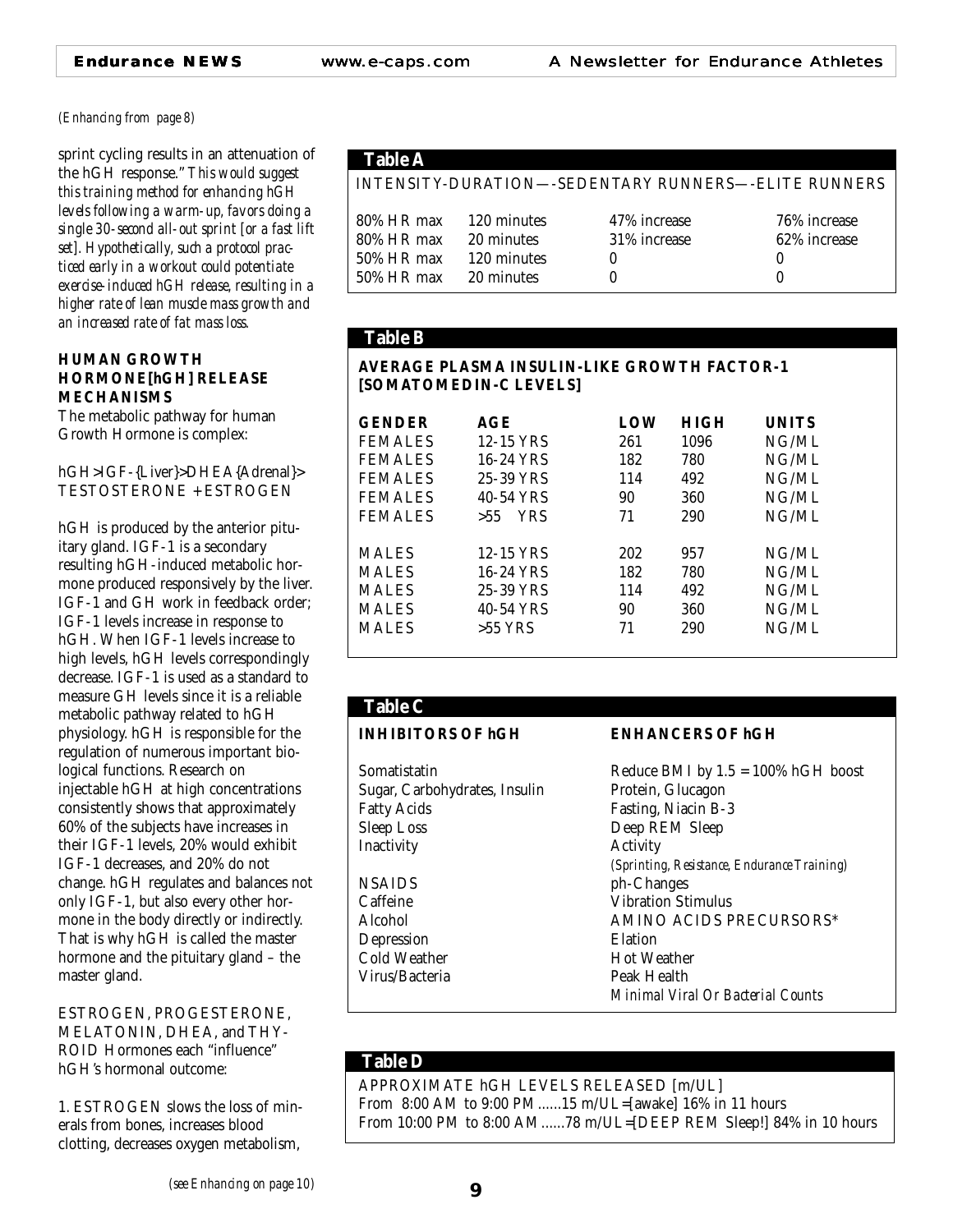#### *(Enhancing from page 9)*

and when too high it is known to be a factor in breast and uterine cancer. 2. PROGESTERONE is essential to metabolize glucose, increase bone formation, stimulate regeneration of heart cells, and suppress cancer.

3. MELATONIN from the pineal gland stimulates growth hormone release, reduces free-radical damage, effects biological rhythms, and enhances the immune system.

4. DHEA (dehydroepiandrosterone) is a powerful hormone in brain function and the most abundant blood serum hormone. DHEA is the precursor to hormones that regulate metabolic functions. DHEA declines with age. Low DHEA is linked to diabetes, obesity, high cholesterol, heart disease, arthritis, and age-related degenerative symptoms. 5. THYROID HORMONES regulate metabolism. Low levels of Thyroid may result in chronic fatigue, weight gain, low body temperatures, or depression may occur. Thyroid hormones can also be extremely useful in overcoming decreased metabolism associated with long-term obesity. However, due to potential negative side effects, this hormone should only be prescribed and monitored by a physician.

The signs of hGH deficiency are reduced lean body mass and mineral bone density, increased body fat, decreased HDL, increased LDL, reduced renal plasma flow, reduced muscle bulk, decreased exercise performance, reduced extra cellular fluids, increased waist to hip ratio, reduced basil metabolic rate, decreased muscle strength, reduced Anaerobic threshold. As we age, human Growth Hormone levels tend to decrease as noted by the normal reference ranges of SOMATOMEDIN-C or IGF-1, which is used to measure hGH, a pivoting hormonal mechanism in youth. Please refer to **Table B** for this information.

Aside from the time-induced growth hormone decreases, of which we have no control, what other factors within our control inhibit or enhance human Growth Hormone levels? Table C has a

listing of elements that enhance or inhibit human Growth Hormone levels.

\*PRECURSORS are the foundation "raw materials" from which the body produces its own GH. Some precursors are the amino acids glycine, tryptophan, arginine, ornithine, lysine and glutamine.

#### **HOW DIET INFLUENCES hGH LEVELS**

Approximately 85% of the Human Growth Hormone released occurs at night during deep sleep state. Increasing pituitary-released hGH may be the ideal means to improve hGH levels for maximizing lean muscle mass synthesis while increasing the rate of fat metabolism. Refer to Table D for the approximate hGH levels released throughout the day.

#### **GROWTH HORMONE PRECAUTION**

A little is good, but too much is... One study in chickens over-injected with too much hGH resulted in catabolism with a distal implication of increased mutagenic activity. One study shows a pathway by which GH impacts on thyroid hormone metabolism beginning at a pre-translational level, with reduced hepatic 5DIII gene expression, translating to reduced protein (enzyme) expression, and reflect a reduced level of peripheral T3-degrading activity, which contributed a decreased conversion of T3 to its inactive form, thereby elevating circulating T3 levels. The hyper-T3 state leads to reduced net skeletal muscle deposition, and may impair release of hGH-enhanced, hepatic IGF-1. hGH may have significant biological effects in the chicken in which profound metabolic actions predominate that may confound positive, IGF-1-mediated skeletal muscle growth. Since this application has not been determined safe for humans, it is suggested that we keep hormone levels balanced until more evidence is conclusively collected.

#### **PRACTICAL APPLICATIONS**

When an athlete enters an intense strength or interval training phase for 13 days per week, the following interventions may increase the levels of testosterone and growth hormones contributing to significant lean muscle mass gains and fat mass loss.

#### **GUIDELINES FOR INCREASING NIGHTTIME RELEASE OF hGH:**

- Avoid eating a high carbohydrate/high fat meal at dinner, after 7:00 PM or as a nighttime snack, resulting in GH-INHIBITION in the evening and morning.
- Insulin too high (caused by eating too many carbohydrates).
- Fatty Acids too high (caused by eating too much fat).
- Excess body fat may be increased by eating too many carbohydrates and fats in late day.
- Ingest amino acid precursors on an empty stomach 60-120 minutes PRIOR to an intensity workout. Either ARGININE PYROGLUTA-MATE LYSINE [APGL] 2400 mg increases hGH release 700% [8] or GLUTAMINE 2000 mg increases hGH release by 430% above sedentary values.
- MELATONIN dose of 3-10 mg may be taken 60-120 minutes prior to sleep in athletes over age 40, resulting in improved deep-stage REM sleep and enhancing both hGH quality and quantity. If a sleep cycle is already adequate, there is no need to take melatonin.
- AVOID ALCOHOL during strengthspeed phase training; alcohol neutralizes hormonal influence during muscle synthesis.
- Speed interval training increases hGH hormone release from 1000-1500% above sedentary levels.

#### **GUIDELINES FOR INCREASING DAYTIME RELEASE OF TESTOSTERONE:**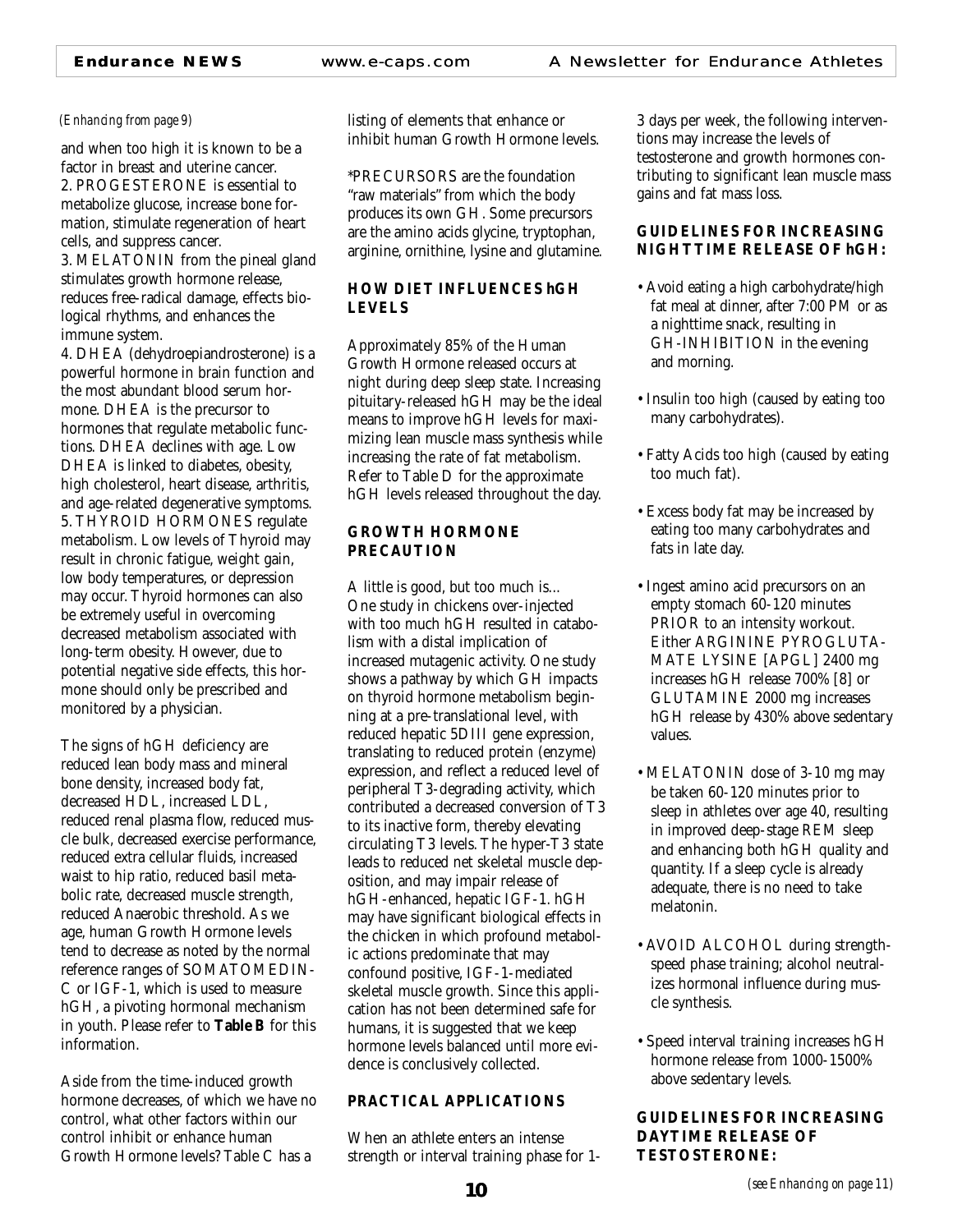#### *(Enhancing from page 10)*

Consume 1.7 to 2.0 grams per kilograms of bodyweight protein.

- Include Whey Protein Concentrates immediately post-workout with a 2-4 gram dose of essential fatty acids ratio 2-3 parts omega 6 to 1 part omega 3.
- Evening meals should include lean red meats up to 3 times per week.
- Minimize endurance training duration during strength phase efforts.
- Caloric intake should be adequate to above normal levels; strength gains occur only when caloric intake is sufficient but are inhibited during a caloric deficit.
- Avoid alcohol during strength-speed phase training; alcohol neutralizes hormonal influence during muscle synthesis.
- Strength resistance low reps exercise may result in higher Testosterone release than high reps sets.

By practicing interventions to increase natural testosterone and hGH hormone levels during intensity or speed-strength sessions, a profound increased rate of muscle synthesis and fat mass metabolism may be evidenced in improved athletic performance, like when the subject was hormonally in their youth...

#### **REFERENCES**

[1]-J Steroid Biochem 20 (1): 459-464, 1984. [2]-J Clin Endocrinol Met 85 (1): 293-296, 2000. [3]-J Appl Physiol 88: 1820-1830, 2000. [4]-Eur J Appl Physiol 73 (5): 427-433, 1996. [5]-J Appl Physiol 2002;92 602-608. [6]-UCSD Medical Center Laboratory Reference SOMATOMEDIN-C @: http://health.ucsd.edu/labref/P622.html [7]-New insights into the mechanism and actions of growth hormone (GH) in poultry. Proceedings of the 3rd International Conference on Farm Animal Endocrinology. The Illinois Academy Of Sciences School of Medicine DATABASES ENDOCRINOL-OGY DATABASES @: http://museum.state.il.us/isas/igf01.html [8]-Current Medical Research & Opinion 7:7:1991:475-481. [9]-Am J Clin Nutr 1995;61:1058-1061.

\*Dr. Bill Misner Ph.D. is the Director of Research & Product Development for E-CAPS INC. & HAMMER NUTRITION LTD.

COPYRIGHT AUTHORIZATION NOTICE You are hereby authorized permission to reprint the included document. It is requested the copyrighted material include the author as indicated above.

REPRINTED BY PERMISSION © E-CAPS INC. & HAMMER NUTRITION LTD 2002

## **RECOVERY IS KEY TO SUCCESS**

The stresses we absorb from training are cumulative. We run hard at the track today, go easy tomorrow and are ready to go hard again the next day (usually). But the body doesn't forget about the abuse you just put it through. Every workout is catalogued in the muscles and nervous system, etc.

This is why it is very important to insert a recovery week every 4-5 weeks in your training. I train myself and my athletes on a 5-week cycle. I know that by the beginning of the 4th hard week, while I might feel fine and perform well, I'm also waking up with less enthusiasm for getting out of bed and hitting it. It's not, "Boy, I can't wait for my recovery week." Rather, I'm thinking, "I feel fine, but the thought of going hard today is not appealing at all." Yet, I complete the workout and it goes well.

My point is that the accumulation of fatigue is prodding me and letting me know that it's about time to give it a rest. So, after this week, I'll sleep a little more, train a little less (and easier), and by the end of my recovery week, I'll be ready to burst out of the gates again mentally and physically refreshed. And I'll notice a sharp uptick in the quality of my workouts versus those completed toward the end of the previous cycle.

*by Nate Llerandi*

It is the recovery week that allowed for this uptick. Your fitness either increases or decreases. Very rarely does it plateau. But, if you try to increase your fitness day after day, week after week, without allowing yourself consistent, periodic breaks, your fitness and performance will follow the stock market of the past year or so - a general death spiral down.

If you incorporate recovery weeks already - great job! If you don't - try it, you'll like it!

*Nate Llerandi is a former national class swimmer/world class triathlete who, after a 5-year retirement from the sport, is getting back into it. He has been coaching since 1990 and creates programs for athletes of all sports and ability levels.*

### **E-CAPS SPONSORS RAAM 2002**

E-CAPS/Hammer Nutrition are again the proud nutrition sponsors of ultra marathon cycling's premier event, the Race Across America (RAAM). This is the 21st edition of RAAM and this year's route follows the same 2,980-mile route as the previous two years, beginning in Portland, Oregon and finishing in Pensacola, Florida. Riders competing in RAAM will follow a course that will take them through every conceivable terrain and weather condition through Oregon, Idaho, Utah, Wyoming, Colorado, Oklahoma, Arkansas, Mississippi, Alabama, and Florida. The solo riders (8 men, 1 woman currently set to compete) will begin on Sunday, June 16th. The 2-person teams (4 total so far) and the 4-person teams (7 so far) will begin on Tuesday, June 18th.

*by Steve Born*

There will be a new men's and women's RAAM winner crowned this year as last year's champions Andreas Clavedetscher of Liechtenstein and Cassie Lowe of Australia are not competing this year. Still, this should be an exciting race and it is believed that many RAAM veterans are expected to compete in 2002 although at the time of this article, most of the riders currently entered are RAAM rookies.

Outdoor Life Network will again be covering RAAM and with lots of RAAM riders using E-CAPS/Hammer Nutrition products, you'll probably see lots of those familiar jerseys and shorts. More information about RAAM can be found on the web site **www.raceacrossamerica.org**